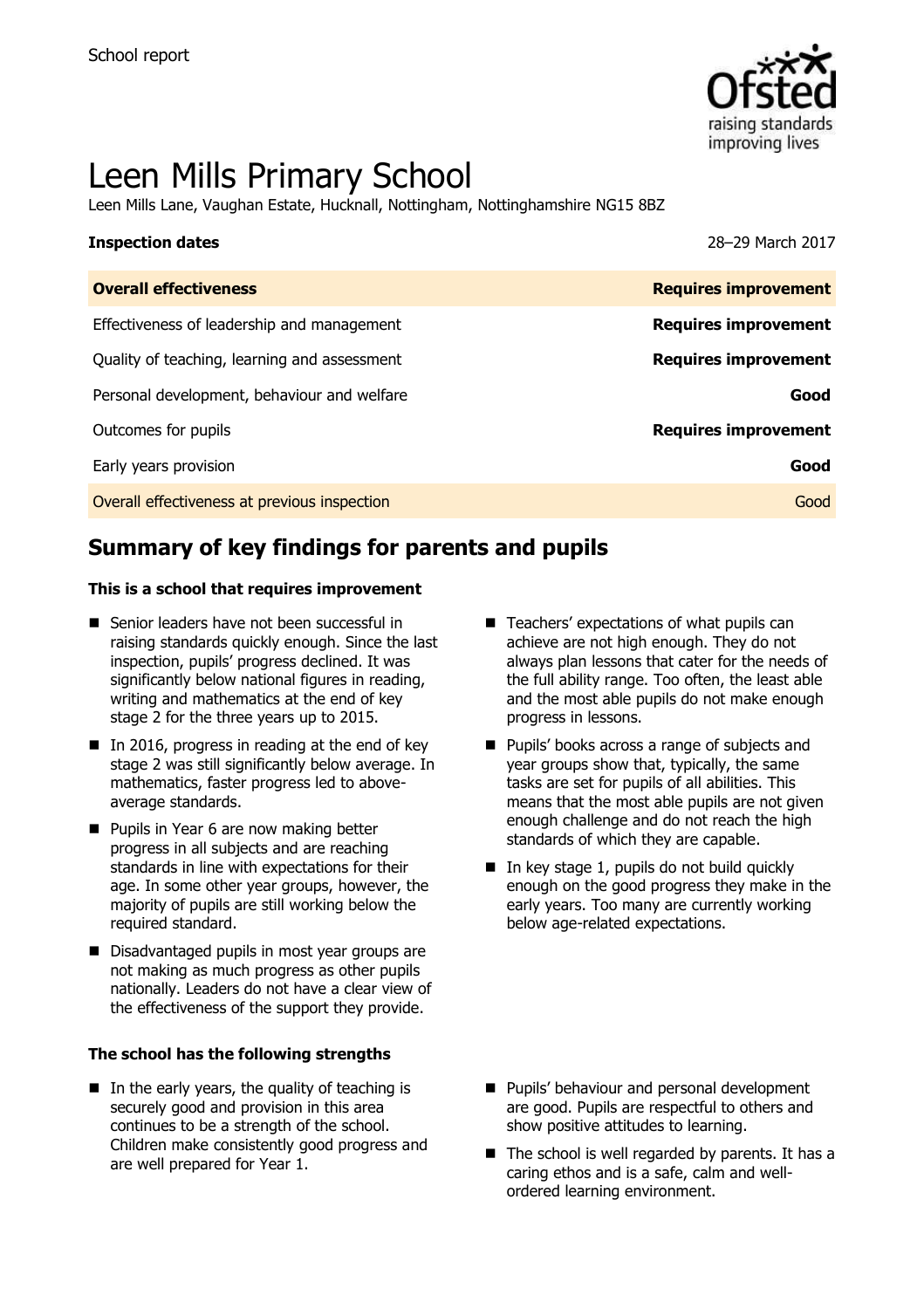

# **Full report**

### **What does the school need to do to improve further?**

- Accelerate progress for pupils of all abilities in key stages 1 and 2, including those who are disadvantaged, by:
	- teachers raising their expectations of what pupils in Years 1 and 2 can achieve so that all pupils build on their attainment at the end of the Reception Year
	- leaders ensuring that the recent improvements in teaching and learning that have been successful in some year groups are consistently in place throughout the school.
- **IMPROVE the quality of teaching across the curriculum so that pupils achieve well in all** subjects by:
	- ensuring that teachers match work more closely to pupils' abilities
	- ensuring that teachers check pupils' understanding in lessons and intervene quickly to tackle misconceptions, especially with lower-attaining pupils
	- raising teachers' expectations of what the most able pupils can achieve so that those pupils reach the high standards of which they are capable.
- $\blacksquare$  Improve leadership at all levels by:
	- making sure that leaders have a secure overview of the attainment and progress of disadvantaged pupils throughout the year
	- using more regular and timely analysis of assessment information to identify priorities for improvement.

An external review of the school's use of the pupil premium funding should be undertaken in order to assess how this aspect of leadership and management may be improved.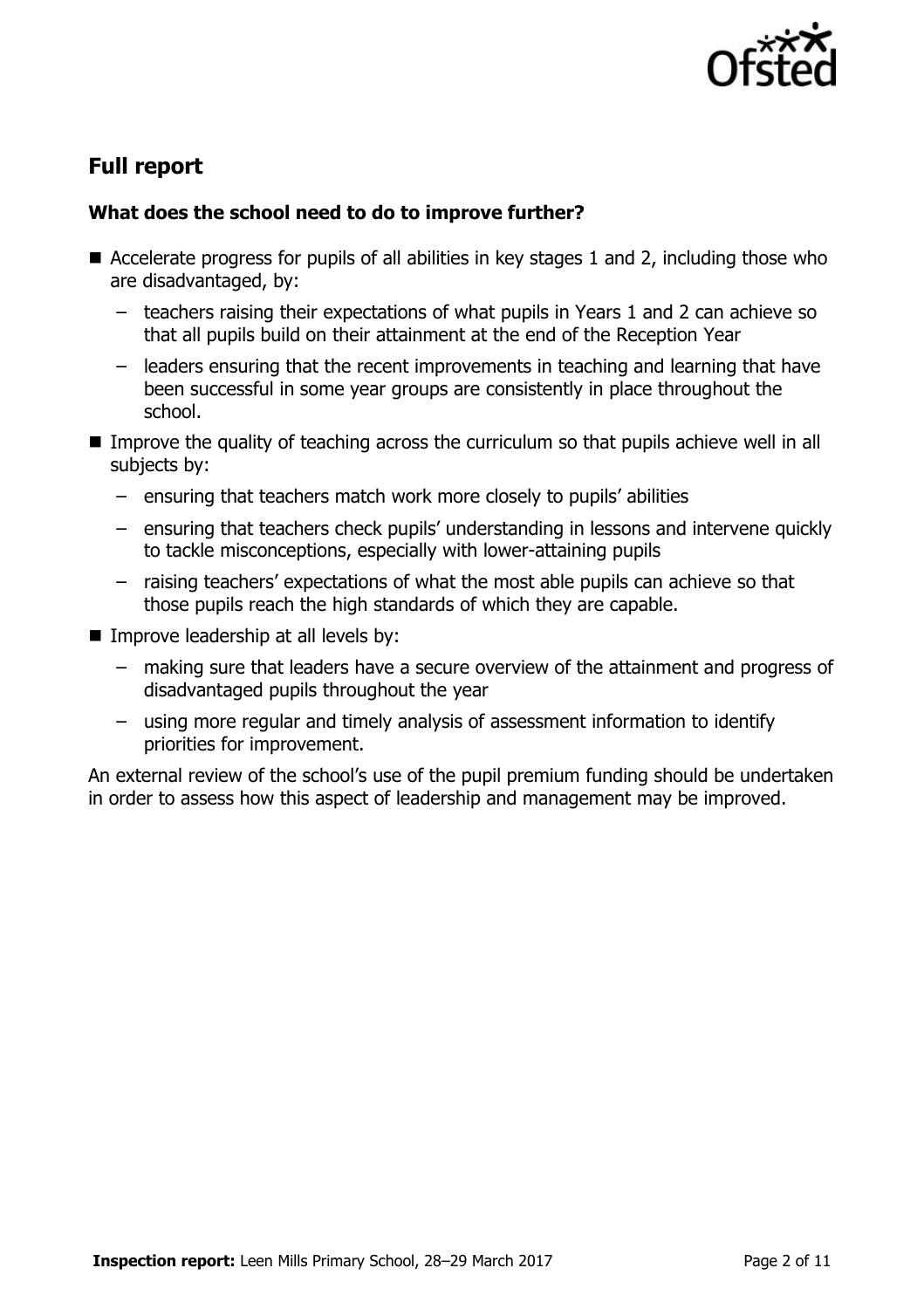

# **Inspection judgements**

### **Effectiveness of leadership and management Requires improvement**

- Leaders have not acted urgently enough to raise achievement since the last inspection. The measures taken by leaders to stem declining rates of progress have been recent and, despite early signs of improvement, have not yet had a big enough impact on pupils' achievement.
- The current headteacher, appointed in 2013, has an enthusiastic vision for the school. Under his direction, other senior leaders have now been appointed who are developing a grasp of the school's key strengths and weaknesses. The headteacher has made sure that leadership is now more widely shared and, working as a team of senior and middle leaders, leaders are now in a stronger position to secure further improvement.
- The school improvement plan is detailed and clearly focused on pupils' progress. Leaders have accurately identified the school's key strengths and areas for improvement. For example, in response to slow progress in reading in 2016, the school introduced a focus on reading throughout the school. This is having a positive effect and recent assessments show that progress in reading is at least as strong as it is in writing and mathematics.
- Although leaders are tackling the correct areas for improvement, they do not have an up-to-date and accurate overview of the impact of their actions. In particular, leaders have only very recently gathered information about the progress made by disadvantaged pupils and those who have special educational needs and/or disabilities. Leaders have not yet carried out an analysis of this information. They are not aware, therefore, that disadvantaged pupils are not doing as well as other pupils and that some have made no progress in any subject since the autumn term. As a result, leaders do not currently have a secure and precise overview of the performance of disadvantaged pupils and those who have special educational needs and/or disabilities.
- Clear plans show how disadvantaged pupils will be supported to make the best possible progress. Leaders do not check the impact of these plans often enough throughout the year, however, so they are not aware how effectively the pupil premium funding is being spent and what difference it makes to the progress of disadvantaged pupils.
- Leaders' views of the quality of teaching and learning in the school are too generous. Leaders carry out a range of suitable activities, such as lesson observations, data checks and scrutiny of pupils' work, to check the impact of teaching on pupils' learning. External moderation by staff from the local authority and partner schools shows recent improvement but their evaluations of the current quality of teaching are also too generous. The school is not yet securely good in these key aspects of its work.
- Leaders use the additional primary physical education and sport premium funding to good effect. Extra-curricular clubs are well attended and pupils have many opportunities to improve their physical fitness through the range and quality of activities on offer.
- The school's curriculum successfully promotes pupils' good behaviour and personal development. Pupils' spiritual, moral, social and cultural development is good. Pupils participated in an Easter-themed assembly with thoughtfulness and enthusiasm. Pupils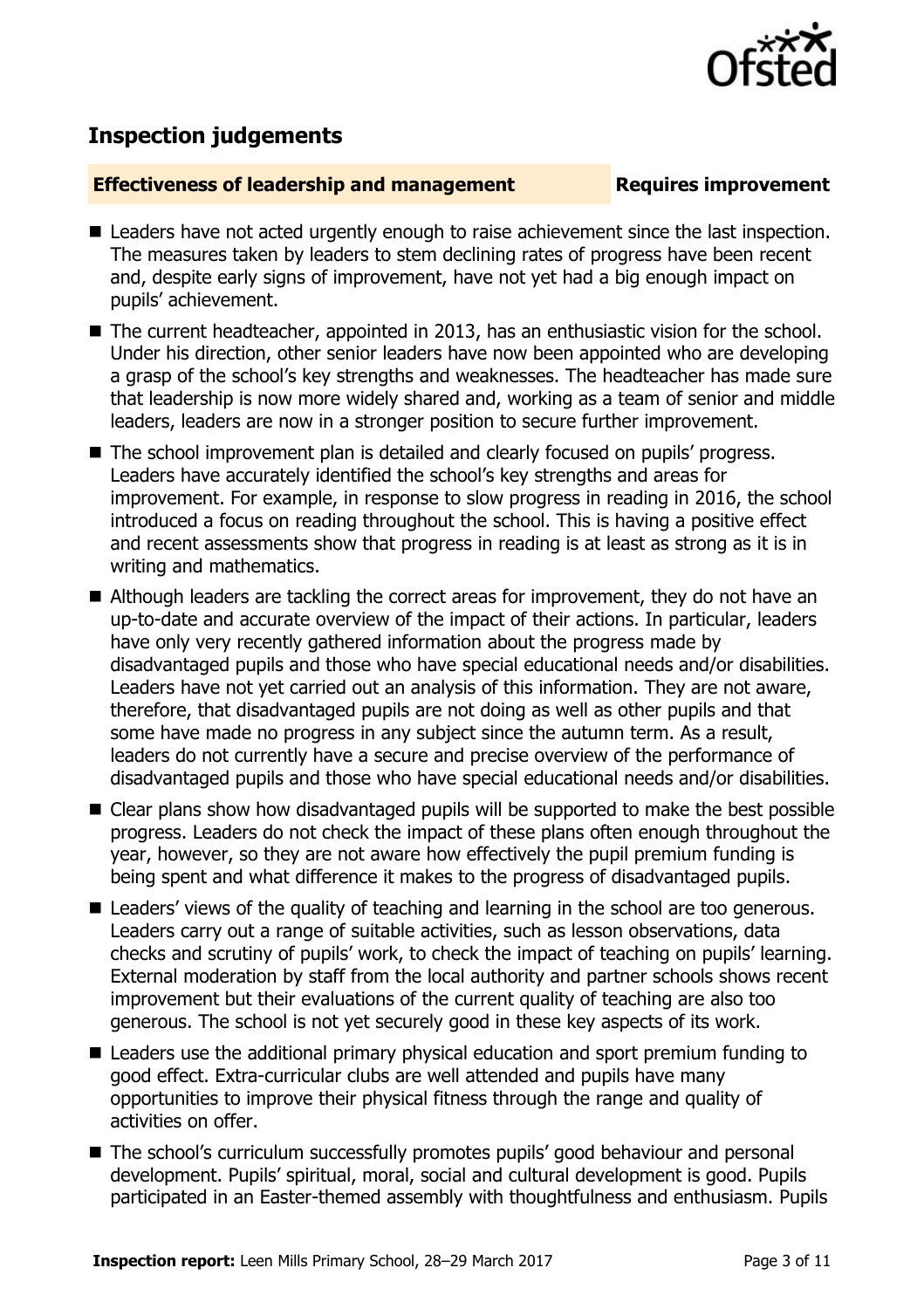

have a strong moral sense, value friendship and respect one another. They show a sound understanding of fundamental British values.

- The curriculum is also designed to enhance pupils' learning experiences by providing a rich variety of opportunities, such as educational visits and extra-curricular activities. In particular, pupils spoke enthusiastically about their visits to Newstead Abbey, the local library and Cresswell Crags. They were also full of enthusiasm for recent topics about Vikings and 'Battles of Britain'.
- Music is a key strength of the school's curriculum and throughout the inspection pupils skilfully engaged in a wide range of musical activities. Pupils in Year 4 have recently performed in a musical event at the Royal Concert Hall in Nottingham and others are involved in a production of 'Joseph and the Amazing Technicolor Dreamcoat' at a local secondary school. Pupils of all ages sing beautifully in class and in assemblies. Pupils in Year 3 enjoy their whole-class sessions to learn to play the recorder. A sizeable, wellresourced music room hosts a range of instrumental lessons throughout the week.

### **Governance of the school**

- The relatively new chair of the governing body works effectively with the headteacher to monitor standards and oversee statutory duties such as safeguarding. The governing body fulfils its statutory responsibilities effectively and governors have received all of the appropriate training.
- Governors are aware that the school has gone through a period of decline and have confidence in the renewed leadership team to bring about the required improvements. The governing body has approved the additional funding necessary to provide smaller teaching groups in the current Year 6 in order to raise standards. Because governors have a sound overview of the work of the school and receive detailed information from the headteacher, they do not shy away from challenging leaders on the school's performance. They are rightly focused on pupils' well-being and progress, and are especially mindful of the needs of parents and the local community.

### **Safeguarding**

- The arrangements for safeguarding are effective.
- All policies and procedures meet requirements. All checks are scrupulous, and training for staff and governors is up to date and carefully documented.
- A culture of safety and care runs through all of the school's work; the school is safe and pupils say they feel 'very, very, very safe'. This view is echoed by parents; all of those who spoke with inspectors during the inspection agreed that their children are safe at school.
- Throughout the inspection, staff in all areas of the school were discreetly sensitive to pupils' needs, especially to more vulnerable pupils and those who have special educational needs and/or disabilities. The designated leader for safeguarding deals with any concerns promptly. Staff follow up concerns professionally with relevant external agencies to protect pupils from harm.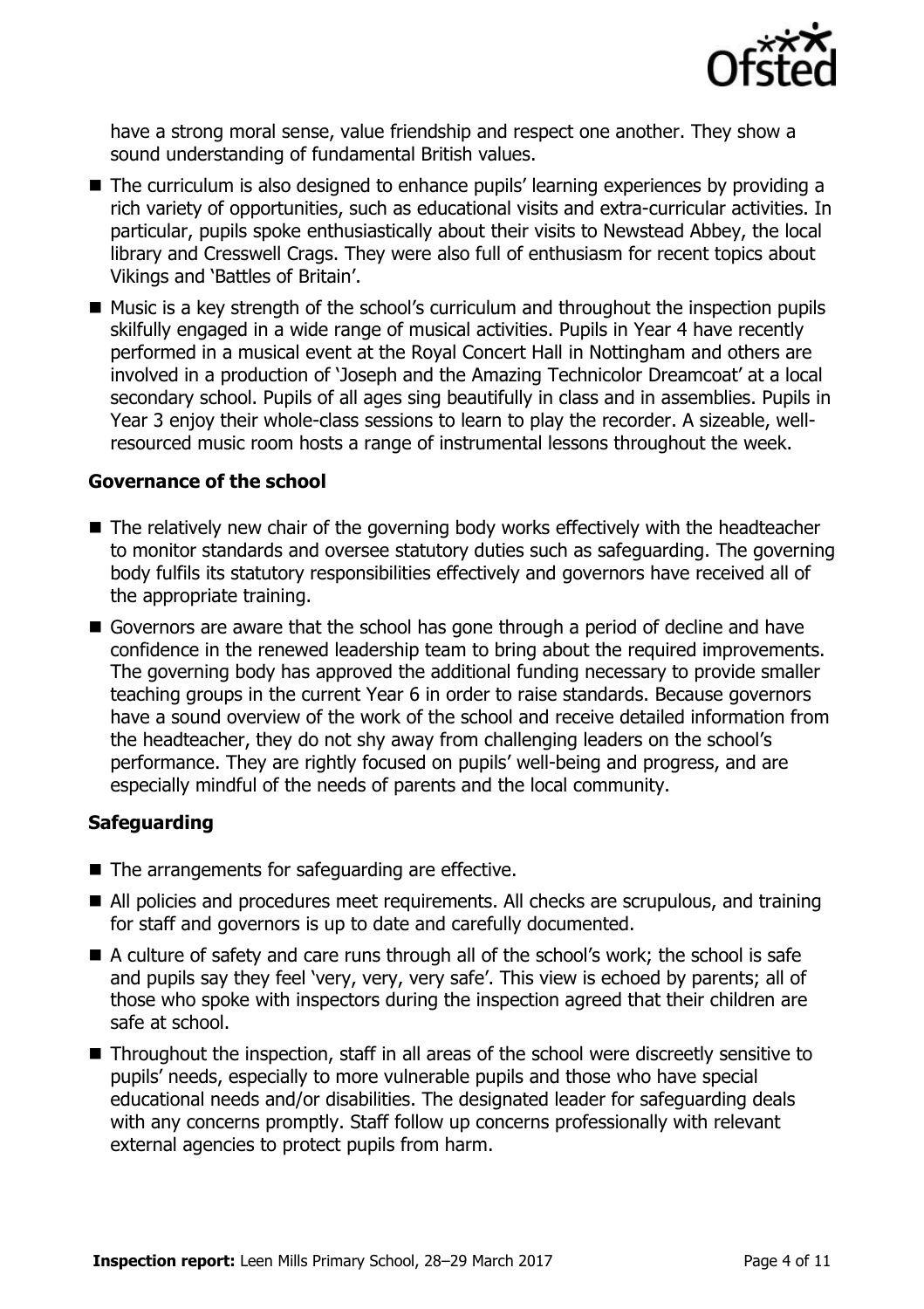

### **Quality of teaching, learning and assessment Requires improvement**

- Teaching is not consistently effective in key stages 1 and 2. Teachers do not always match work closely enough to the needs and abilities of all pupils. When this happens, learning slows and pupils do not make fast enough progress. Recent improvements in teaching are not fully in place in all classes.
- Too often, teaching is targeted towards the middle ability pupils in a class. Teachers do not provide enough support for the least able pupils and do not plan enough challenge into work for the most able pupils. As a result, the least able and the most able pupils, including those who are disadvantaged, do not make enough progress.
- Teachers in key stage 1 and in parts of key stage 2 do not always assess and check pupils' understanding well enough in lessons. Consequently, pupils' misconceptions go uncorrected and they lose momentum in their learning. For example, in a mathematics lesson, some less-able pupils struggled to complete work on number patterns because they had misunderstood the learning objective. Likewise, in an English lesson, pupils who were unable to distinguish between adiectives and conjunctions spent a proportion of the lesson confused and unable to complete their work. In these cases, and in other similar instances, this went unchecked and unnoticed by the teacher.
- Teachers' expectations of what pupils can achieve are not always high enough. The work in pupils' books is neat and well presented but, typically, pupils' books in key stages 1 and 2 show that the same tasks are set for pupils of all abilities. This means that the most able pupils find the tasks too easy and their progress is too slow. Where 'challenge' tasks are available, pupils often have to complete the lower-level task first before they are allowed to try something more demanding that would make them think and stimulate their imagination. During discussions with pupils, they said that they enjoy challenging tasks that make them think. They commented that they find their work easy for much of the time and would particularly enjoy more challenge in science and mathematics.
- Teachers have strong subject knowledge, as shown by the interesting and varied the work seen in pupils' science books in key stage 2. Consistent evidence across a range of year groups, however, showed that pupils of all abilities complete identical tasks, with limited opportunities to pursue learning at greater depth. Teachers provide too few opportunities to complete extended pieces of writing in subjects other than English.
- Teachers apply the school's marking and feedback policy consistently in all year groups. Pupils frequently respond in writing to the feedback given. The feedback given to pupils does not always lead them on to further learning, however. Too often, the feedback merely prompts them to repeat an aspect of a task and does not challenge them to think deeply about their work or extend their knowledge and understanding.
- **Pupils engage well with learning and the vast majority of lessons are calm and orderly.** On the rare occasions where behaviour was observed to weaken slightly, it related to pupils' misunderstanding of the task. Relationships between staff and pupils are strong and this promotes learning well. Pupils of all ages are eager learners and show positive attitudes in lessons. The needs of the middle ability learners are well catered for and these pupils make the best progress.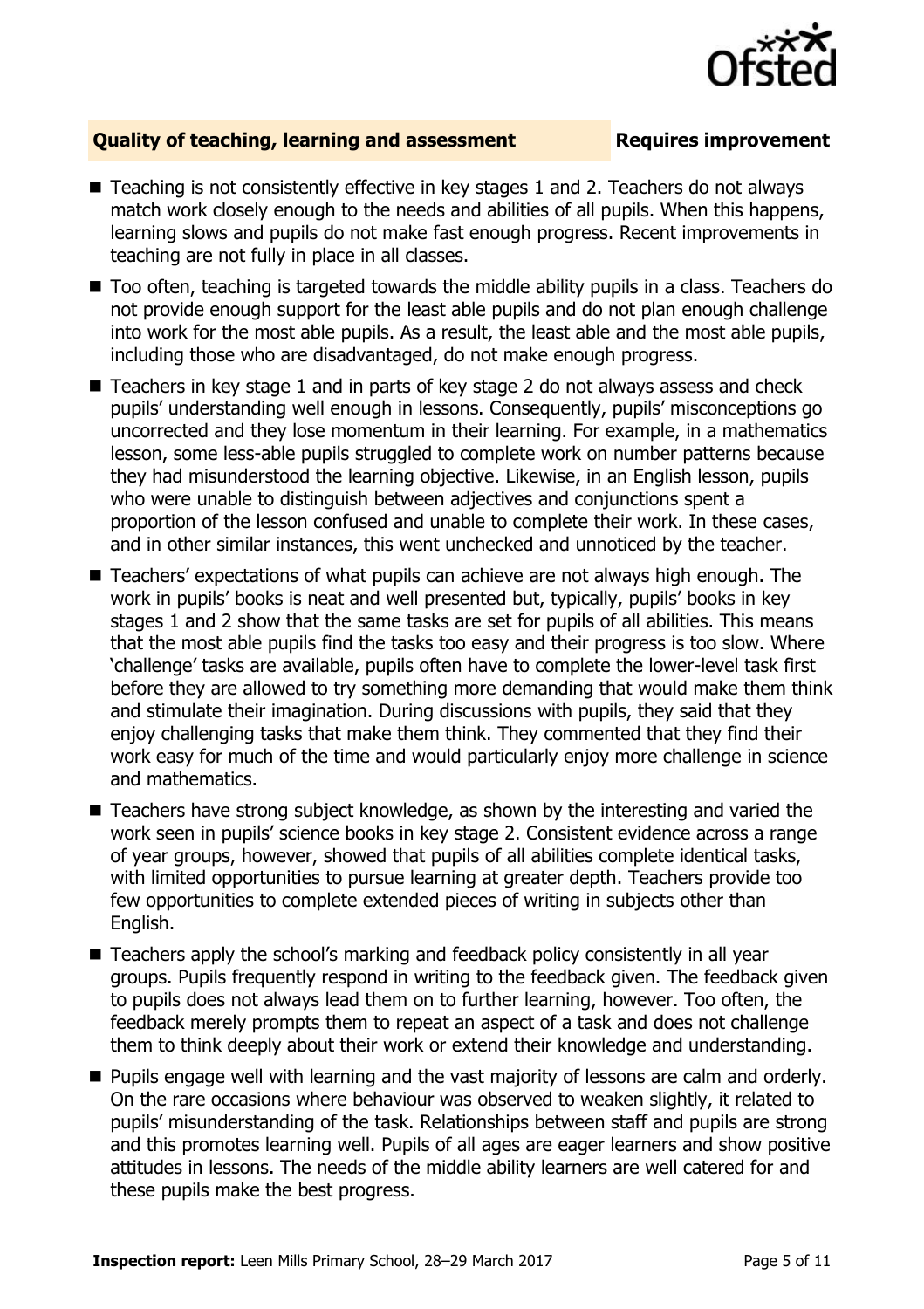

 $\blacksquare$  The teaching of phonics in Year 1 has improved so that, for the first time, the proportion of pupils achieving the expected standard in 2016 was in line with the national average.

### **Personal development, behaviour and welfare Good**

### **Personal development and welfare**

- The school's work to promote pupils' personal development and welfare is good.
- **Pupils have positive attitudes towards learning and towards each other. They are very** proud of their school and describe it, justifiably, as having 'a calm and peaceful atmosphere' where 'all of us are good friends'.
- **Pupils value the support they receive in their learning, saying that they know they will** receive extra help if they need it. They also say that they like being challenged in their work and would appreciate 'harder work', especially in science and mathematics.
- $\blacksquare$  Pupils say, emphatically, that they feel safe at this school. They have confidence in adults' ability to keep them safe and to look after them really well if there were any problems. During a discussion with the lead inspector, pupils reflected sensitively on a few rare instances of poor behaviour and bullying, commenting that matters were dealt with quickly and firmly. Pupils confirmed their awareness of different forms of bullying and said they were taught about how to stay safe online.
- **Pupils are keen to take on responsibilities within the school and fulfil their roles very** thoughtfully. For example, the 'playground buddies' provide sensitive care and support at breaktimes.
- The school provides outstanding support for specific pupils of all ages who have social and emotional difficulties through its 'Tree House' nurture provision. Leaders have appointed and trained two members of support staff to make sure that the 'Tree House' is open all day, every day, to offer short periods of one-to-one or small-group support for pupils who would otherwise struggle to stay focused in lessons. As a result of this targeted support, pupils are able to return to lessons with renewed focus and motivation to learn.

### **Behaviour**

- $\blacksquare$  The behaviour of pupils is good.
- Parents and staff, as shown in their survey responses, strongly agree that behaviour at the school is good and that leaders support other staff well in managing behaviour.
- The school is a calm, orderly community where pupils display courtesy and respect for others very naturally throughout the day.
- In their social times, such as lunchtimes and playtimes, pupils enjoy a well-supervised range of activities. They play together well in carefully 'zoned' areas which allow for energetic play and quieter activities, supported effectively by adults and by the 'playtime buddies'.
- The behaviour policy has a system of clear rewards and sanctions. The system is well understood by pupils and, as a result, the school rules are followed and behaviour is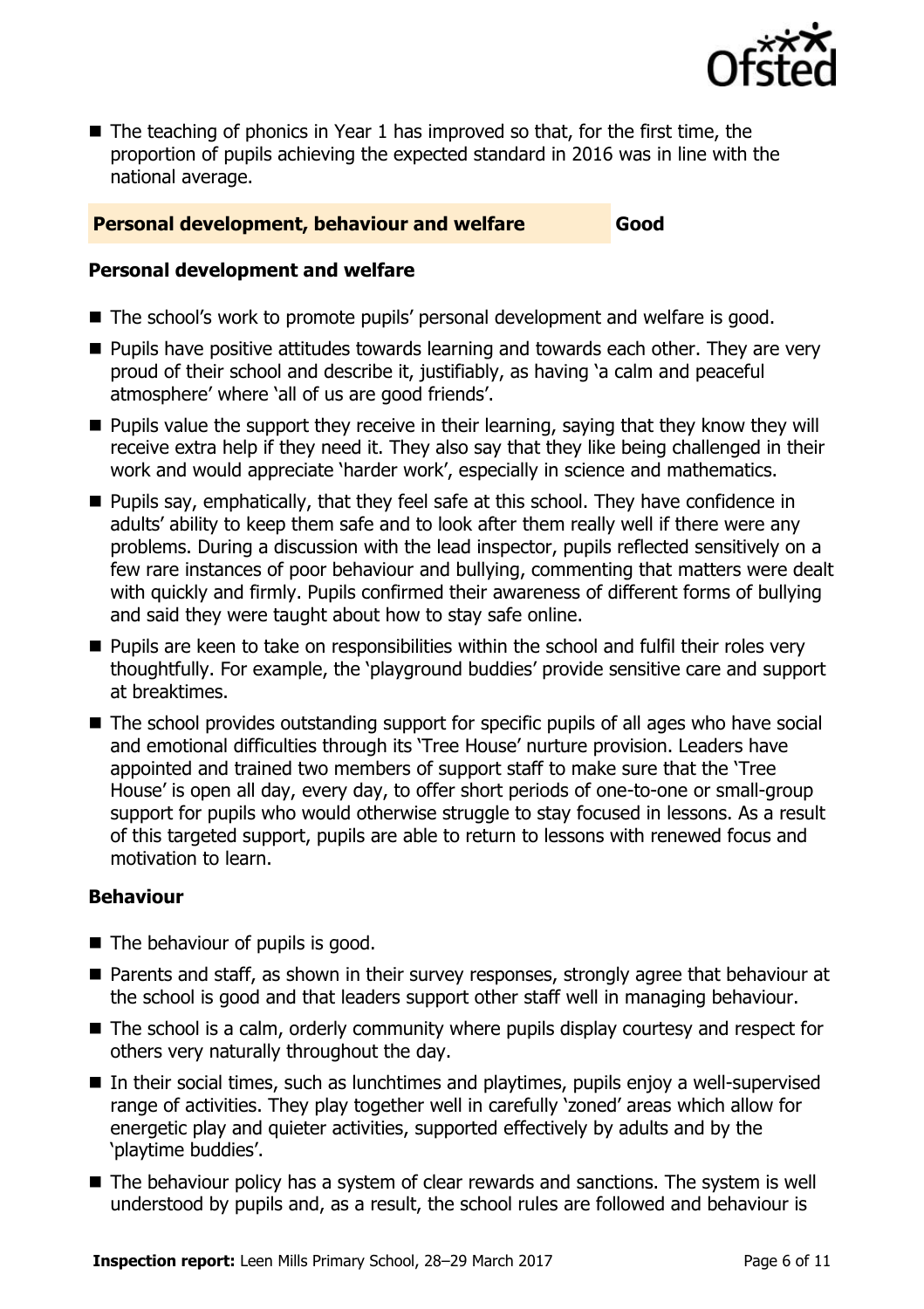

well managed across the school. The headteacher keeps clear records of any behaviour-related incidents and these are reported to governors regularly.

■ Occasionally, in lessons, pupils lose focus and their learning slows. This happens when pupils do not understand the given task or when the learning is not well matched to pupils' abilities.

### **Outcomes for pupils Requires improvement**

- Following the last inspection, pupils' rates of progress in reading, writing and mathematics declined. From their starting points, the progress pupils made by the end of key stage 2 was significantly below the national average in each year from 2012 to 2015. During this period, pupils' attainment in reading, writing and mathematics was close to the national averages but varied from year to year. Disadvantaged pupils made the same slow progress as other pupils.
- In the 2016 national assessments in reading at the end of Year 6, pupils made significantly slower progress than the national average. They made faster progress in mathematics, however, and this resulted in above-average attainment in this subject.
- In response to the slow progress made by pupils in Year 6 in reading in 2016, leaders put a robust plan in place to tackle this weakness throughout the school. The positive impact of their actions on teaching and learning was observed during the inspection. This improving trend is also reflected in the school's current assessment information, where analysis shows that pupils in all year groups are currently making at least as much progress in reading as in other subjects.
- **Pupils in key stage 1 make slightly better progress than their older peers, although** attainment in reading and mathematics dropped in 2013 and 2014 before the downward trend was reversed.
- Disadvantaged pupils do not make good enough progress from their starting points. Expectations for disadvantaged pupils are low. The school's current assessment information shows that disadvantaged pupils in Years 2 to 5 make slow progress in all subjects. Some have made no progress since the autumn term. Only in the early years, in Year 1 and in Year 6 are pupils making similar progress to that of their peers nationally.
- The proportion of pupils in this school with special educational needs and/or disabilities is typically small and their achievement at the end of key stage 2 has varied from year to year. In 2016, however, this group of pupils in Year 6 made good progress from their starting points in reading and mathematics at the end of key stage 2. Their progress in writing was slower.
- By the end of Year 1, in 2016, the proportion of pupils achieving the expected standard in phonics improved so that it was in line with the national figure for the first time. The proportion of disadvantaged pupils achieving the standard, however, remained below that of other pupils nationally.
- $\blacksquare$  The most able pupils, including the most able disadvantaged pupils, do not make enough progress in subjects other than English and mathematics. This is because teachers do not provide sufficiently challenging work in these subjects.
- The school's assessment information for current pupils shows an improving picture in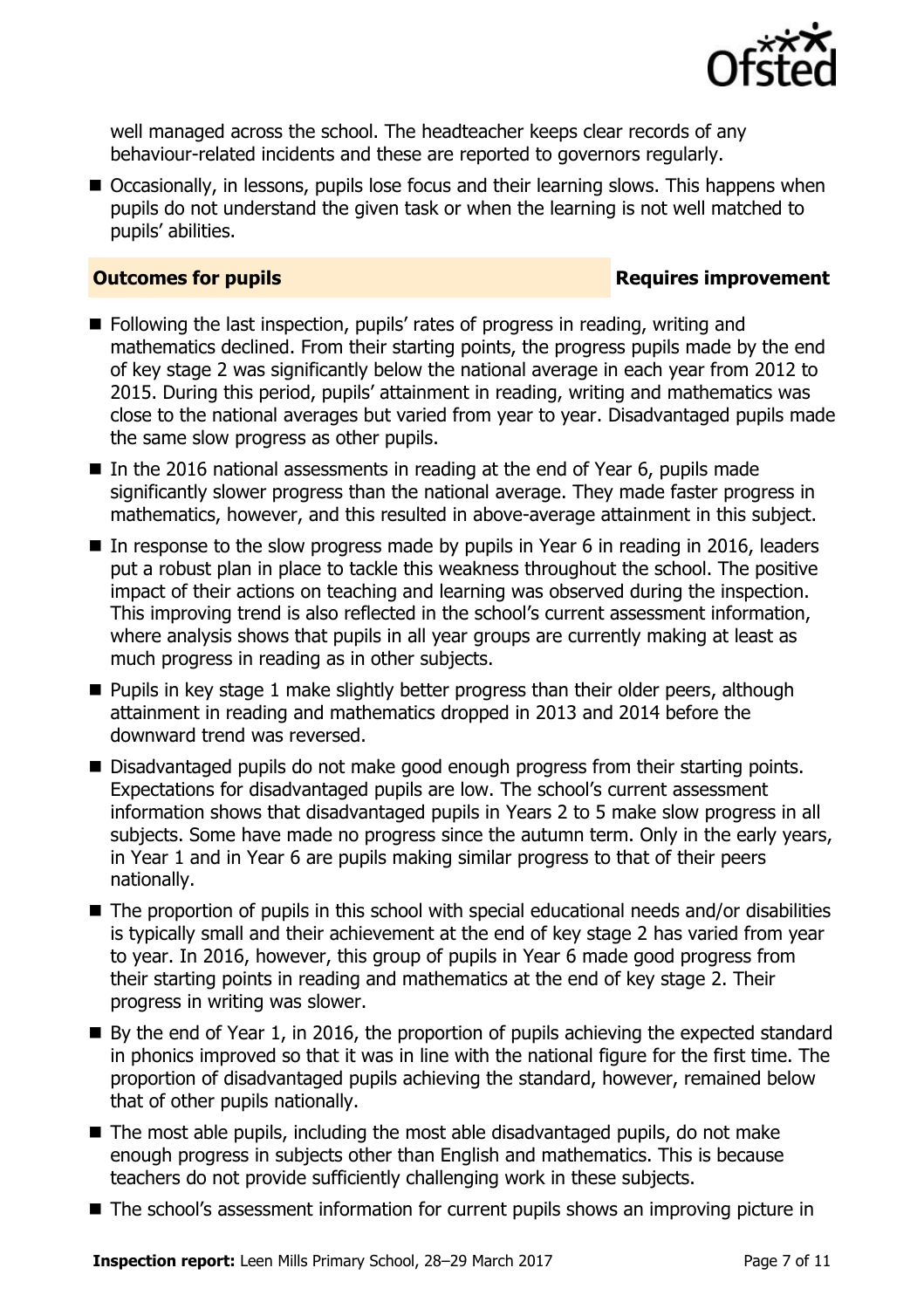

most year groups. Pupils in the current Year 6 have made good progress from the start of the year, as measured by the school's assessment systems.

■ Outcomes at the end of the early years foundation stage are consistently good. A higher proportion of children than the national average achieve a good level of development. The vast majority leave the early years area of the school with the skills needed to succeed in key stage 1.

### **Early years provision Good**

- The quality of teaching is securely good and provision in the early years continues to be a strength of the school.
- Children join the school with knowledge and skill that are typical for their age. They make good progress and their achievement at the end of the Reception Year has been consistently above national figures. Children leave the early years with well-developed skills and are very well prepared for Year 1.
- The children are confident and capable learners; they are very receptive to the activities provided for them. The curriculum matches children's ages and stages of development. Recent changes to the layout of the indoor area have further enhanced the provision, with a seamless flow of movement between activities. Children have access to high-quality activities across all areas of learning in an inviting and wellresourced environment.
- The outdoor area has been carefully planned to create a good mix of 'zones' for learning. As well as providing space for physical activity and child-initiated learning through play, staff make good use of the outdoor area to promote early mathematics and literacy skills. For example, the 'enchanted forest' zone is a covered area where children use pencils, paper and drawing equipment to develop their writing skills.
- The experienced and effective early years leader and her team know the children very well and all adults have high expectations of children's behaviour. As a result, children follow the expected guidelines carefully and well, both inside and in the outdoor area. Children are well cared for and safeguarding is effective.
- The leader deploys other adults well to support pupils of all abilities according to their needs, including those who are disadvantaged. Children's early literacy skills are especially well promoted. The children are confident young writers, as seen in their descriptions of witches with their 'sharp nails' and 'pointed hats'. Many write their names, labels and captions with ease and enthusiasm.
- $\blacksquare$  In conversations with the lead inspector, many parents spoke warmly about the provision for their children, saying that they settle to school exceptionally well. Parents commented that they feel involved in their children's learning. Children and parents enjoy the daily 'bedtime book' they are given, and parents are further involved by contributing to the ongoing 'All About Me' booklets with their children.
- Occasionally, the activities are not demanding enough for the most able children. The early years staff accept that their interactions with the most able children do not always move them on rapidly to more challenging work.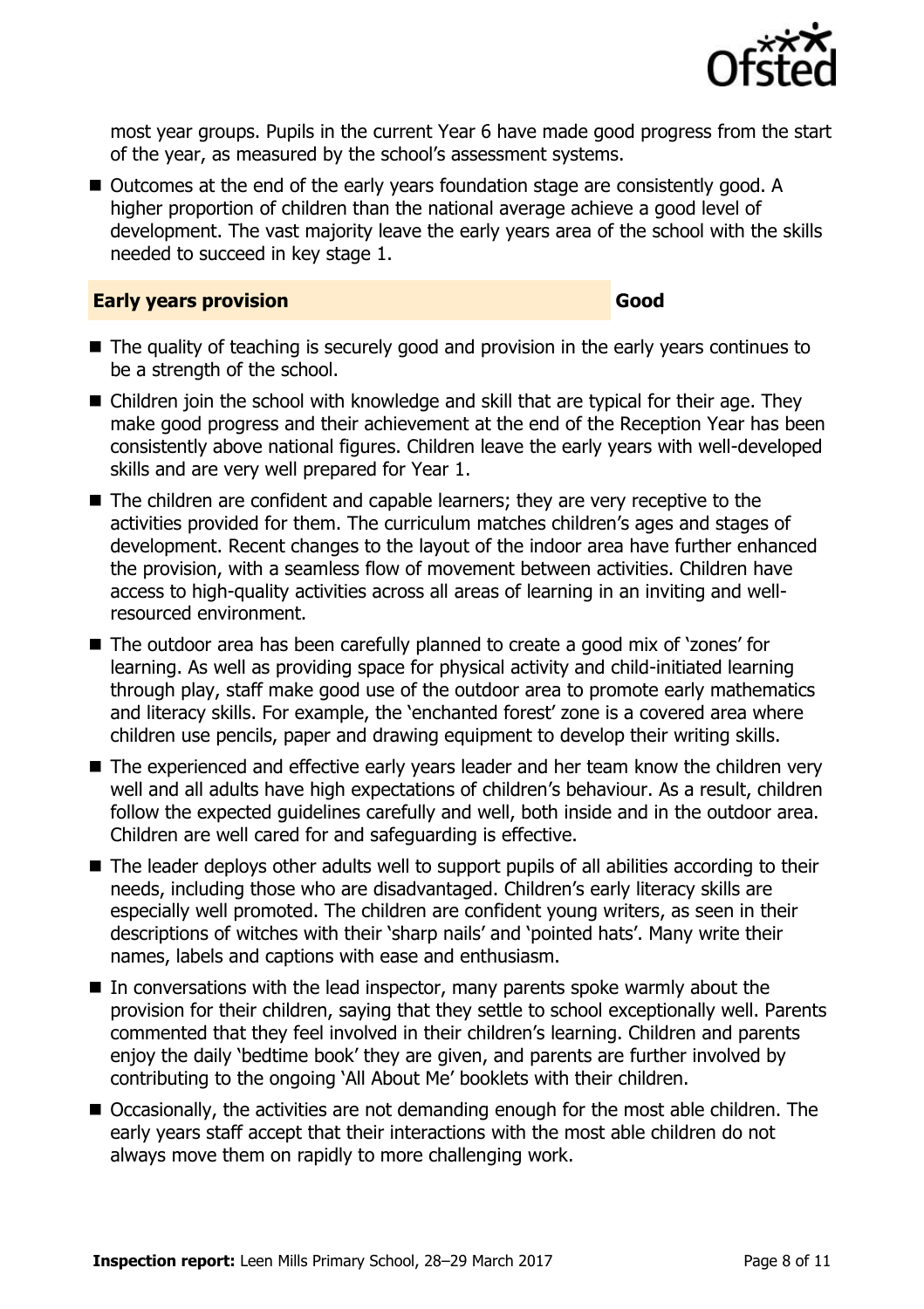

# **School details**

| Unique reference number | 122589          |
|-------------------------|-----------------|
| Local authority         | Nottinghamshire |
| Inspection number       | 10023210        |

This inspection was carried out under section 8 of the Education Act 2005. The inspection was also deemed a section 5 inspection under the same Act.

| Type of school                      | Primary                       |
|-------------------------------------|-------------------------------|
| School category                     | Community                     |
| Age range of pupils                 | 4 to 11                       |
| <b>Gender of pupils</b>             | Mixed                         |
| Number of pupils on the school roll | 409                           |
| Appropriate authority               | The governing body            |
| Chair                               | Tim Jenkinson                 |
| <b>Headteacher</b>                  | <b>Russell Tew</b>            |
| Telephone number                    | 0115 953 6688                 |
| Website                             | www.leenmillsprimary.co.uk/   |
| Email address                       | office@leenmills.notts.sch.uk |
| Date of previous inspection         | 18-19 September 2012          |

### **Information about this school**

- Leen Mills Primary School is larger than the average-sized primary school.
- Most pupils are from White British backgrounds.
- The proportion of pupils who have special educational needs and/or disabilities is below average.
- The proportion of disadvantaged pupils is below average.
- In 2016, the school met the government's floor standards, which are the minimum expectations for pupils' attainment and progress in reading, writing and mathematics by the end of Year 6.
- The school runs a before-school club.
- The school meets requirements on the publication of specified information on its website.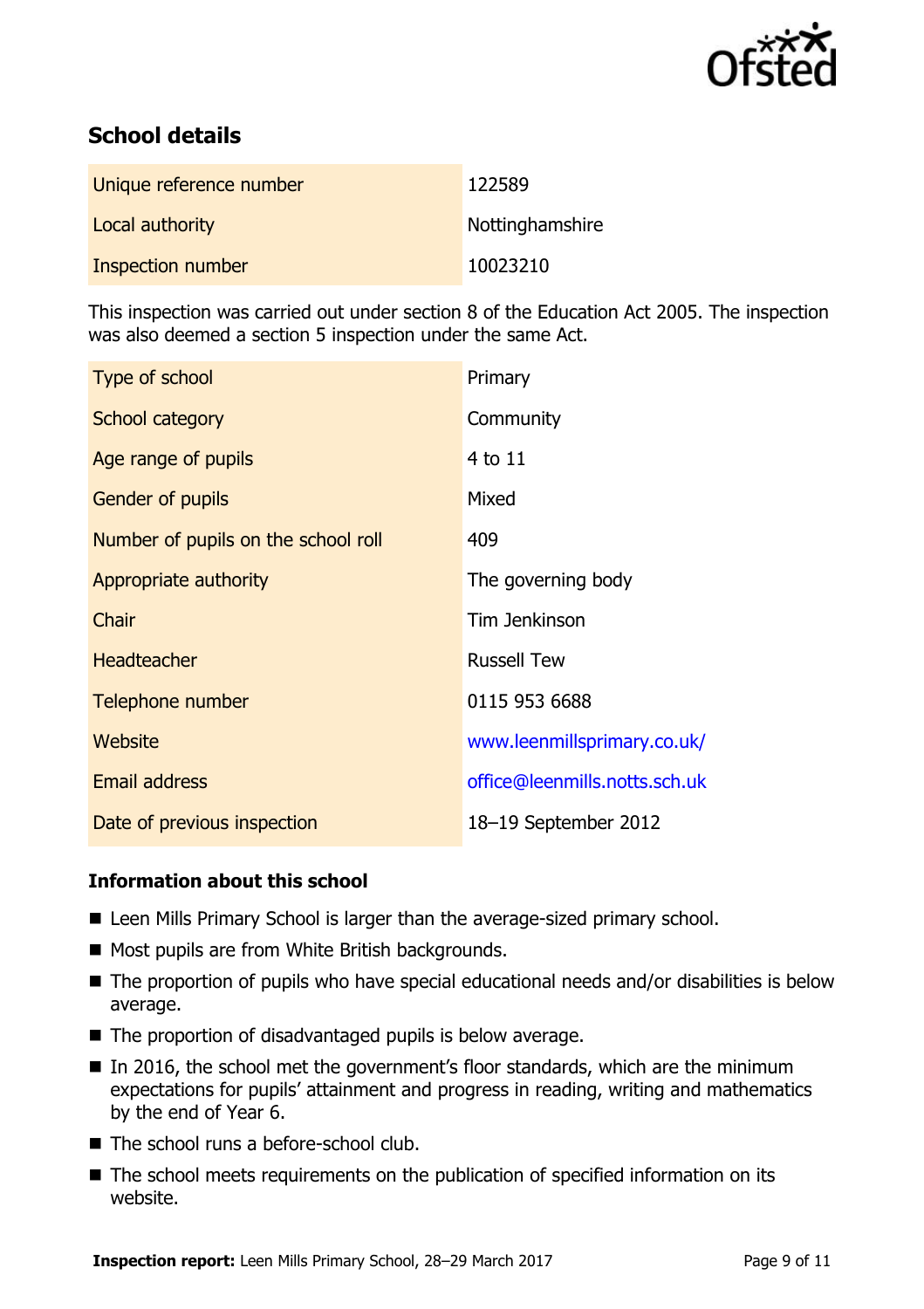

## **Information about this inspection**

- Inspectors observed teaching in all year groups apart from Year 5, as these classes were out of school on an educational visit for the duration of the inspection. A detailed scrutiny of the workbooks of pupils in Year 5 was conducted with the headteacher.
- Inspectors talked with pupils about their school and looked at examples of their work.
- Inspectors heard pupils from Years 1, 2, 4 and 6 read.
- The lead inspector spoke with a wide range of parents informally at the start of the school day and inspectors took account of the 35 responses to the Ofsted online questionnaire (Parent View).
- **Inspectors considered the 17 responses to the staff questionnaire. No responses were** received to the pupil questionnaire.
- Discussions took place with the headteacher, other senior and middle leaders, members of the governing body and a representative of the local authority.
- Inspectors considered a wide range of documents, including the school's selfevaluation summary, its improvement plan, minutes of meetings of the governing body, information about pupils' current attainment and progress, and other documentation relating to safeguarding.

### **Inspection team**

| Christine Watkins, lead inspector | Ofsted Inspector |
|-----------------------------------|------------------|
| <b>Sharon Bray</b>                | Ofsted Inspector |
| Peter Bell                        | Ofsted Inspector |
| Nina Bee                          | Ofsted Inspector |